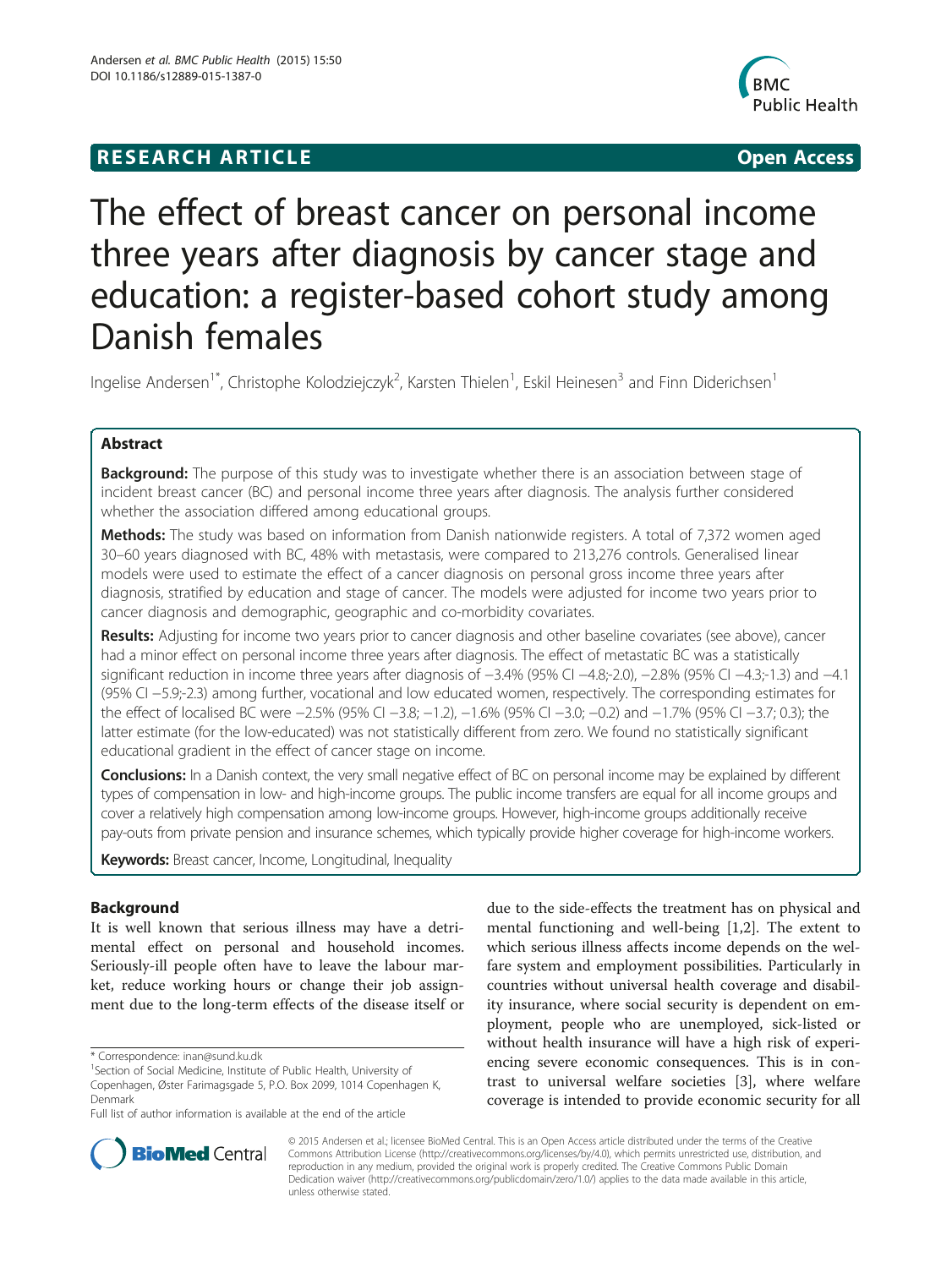during illness. However, welfare societies also aim at improving the employment prospects of chronically-ill people, and participation in economic and social life will help them to maintain their living standards [[4\]](#page-7-0). However, the employment rate of people with chronic illness differs in welfare states. Comparative studies have shown that people with chronic illness and low education have a lower employment rate in the UK and Denmark compared to Sweden and Norway [[5,6\]](#page-7-0). For Denmark, this could be due to the Danish flexicurity system with a liberal hiring-and-firing procedure, which combined with relatively generous social security and active labour market policies makes it easy to fire chronically-ill persons. However, social benefits do not ensure that chronicallyill individuals are able to continue the same high standard of living. Whether there is a differential effect on income depending on the severity of the disease has not been well investigated.

Survival in breast cancer (BC) has improved steadily over the last 20 years. The five-year age-standardised survival rate has increased from 71% (95% CI 70; 72) in 1989–1993 to 83% (83; 84) in 2009–11. The annual incidence of BC among women aged 30 to 59 increased from 146.5/100.000 in 2000 to 149.6/100.000 in 2010, whereas the mortality decreased from 26.1/100,000 in 2000 to 18.2/100,000 in 2009. Consequently, the number of BC survivors has increased dramatically during the years 2000–2010 from 36,933 to 54,605 women (all ages) [\[7\]](#page-7-0).

Previous Danish studies have revealed a 9% better overall survival rate from BC among women with higher education compared to women with lower education, although more affluent women have a higher incidence of BC. The social inequality in the burden of the disease, however, is not only generated by inequality in incidence, but also by inequality in the consequences of disease such as survival, disability and labour market participation [[8](#page-7-0)]. Some studies have shown that the seriousness of the disease and type of treatment point towards lower employment rate after treatment [\[2\]](#page-7-0). A Danish study showed an education- and employment-adjusted impact of household income the year before cancer diagnosis, as well as an impact of co-morbidity on the risk of unemployment and disability pension [\[9\]](#page-7-0). The social consequences of BC have not been very well investigated, and the relatively few studies are impeded by weak research designs [\[10](#page-7-0)]. A recent systematic review reported that old age, low education, and low income before cancer were negatively associated with employment after cancer [\[1\]](#page-7-0). However, the review did not evaluate income after cancer.

The relatively few studies on cancer survivors and income after cancer diagnosis have reported contrasting results. A study from the US found that, compared to working controls, BC survivors experienced significantly larger reductions in annual earnings over the 5-year study

period – primarily due to reduced work effort, not to changes in pay rates [\[11](#page-7-0)]. A Norwegian study found that BC survivors experienced a 14% reduction in earnings compared to employed females without cancer. Among all cancer types, the income reduction was significantly higher among metastatic cancer compared to local cancer, and low education was a risk factor for decline in income [[12](#page-7-0)]. Conversely, a Swedish study did not find any effect on income (assessed as personal disposable income) three and five years post diagnosis; but that study did not investigate income in different educational groups [[13](#page-7-0)]. A previous analysis of the data used in the present study did not find any significant effect of a BC diagnosis on income three years after diagnosis– either in general or among specific educational groups [[14](#page-7-0)]. However, that study did not account for the severity of the disease, and it is possible that metastatic BC, for example, may have significant consequences for income. When stage at diagnosis was considered the results showed a significant negative effect on employment [[15](#page-7-0)].

By means of the Danish registers, we investigated changes in individual income levels (measured as personal gross income) among females, aged 30–60 years, who survived at least three years after a BC diagnosis. We used cancer-free women as controls. We evaluated whether income three years after diagnosis, controlling for income two years before diagnosis, was associated with stage of cancer at the time of diagnosis. We also evaluated whether there was an interaction between stage and education that indicated an educational gradient in the consequences of cancer stage on income.

#### Methods

#### Study population

In this register-based cohort study, the cancer group  $(N =$ 7,372) included all women living in Denmark, who were diagnosed with incident BC in the period 2000–2006, who did not have any cancer before the incident BC, who were 30 to 60 years of age in the year of diagnosis, who survived at least to the end of the third year after diagnosis, and who did not receive disability pension or transitional benefits (indicating permanent withdrawal from the labour force) two years before the base year.

Cancer-free women were used as controls and were collected from the administrative registers covering all citizens in Denmark. For each of the base years 2000– 2006, the control group consisted of females living in Denmark, 30 to 60 years of age, who survived at least three years after the base year and did not have a cancer diagnosis (either before or after the base year). For every year, we selected for analysis a random sample of 4% of the women meeting the criteria mentioned above, resulting in a total of 213,276 controls. The procedure for randomly selecting the control group ensured that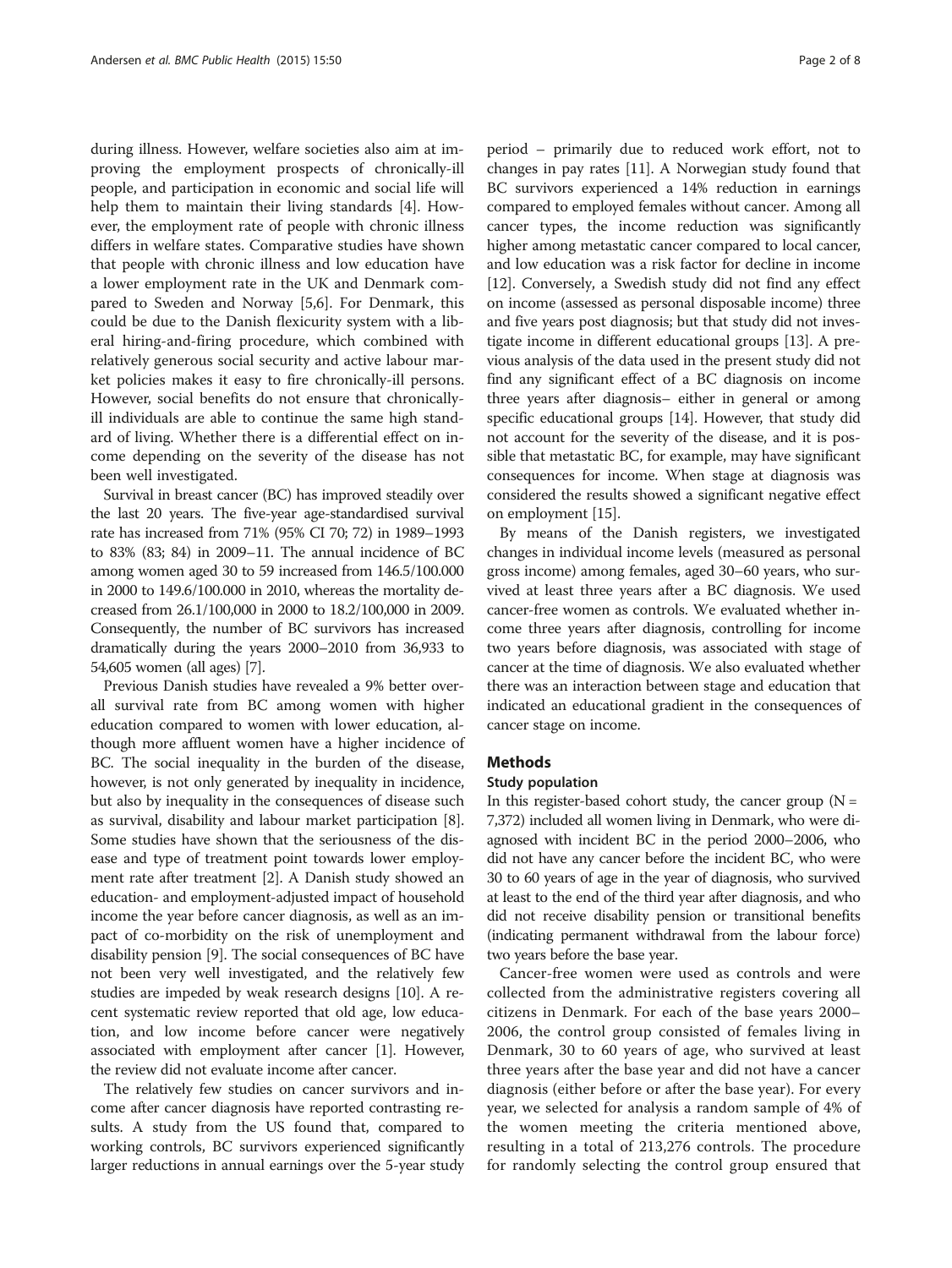no person was in the control group for two different base years.

We included women aged 30–60 years in the year of diagnosis for the following reasons: 1) BC before age 30 is very uncommon, 2) some people do not complete their education until after the age of 25, and 3) the age of retirement is 65 years. Since we were interested in the effect on income three years after BC, women should be at workingage at follow-up. We investigated the associations three years after BC diagnosis because during the first year or two, when women are undergoing intensive treatment, many (in particular white-collar workers), will receive their normal wages even during long-term absence for sickness because of collective agreements, while people with low income are well-supported by sick-leave benefits; therefore, we would not expect to find any large changes in income in the first three years. After three years, white-collar workers would typically have lost their previous job in cases of a significant loss of ability to work. It would be interesting to study more long-term effects on income, but this would require conditioning the analysis on long-term survival (e.g., five or ten years after diagnosis), resulting in a more selective sample and reduced sample size.

## Register data

The Danish civil registry number (CPR), a ten-digit code unique to every person living in Denmark, enables linkage between the CPR register with other register data on demographics, education, labour market status, income, municipality of residence, contact with general practitioners, hospitalisation, and purchase of prescription drugs.

## Data on cancer

Data on cancer was obtained from the Danish Cancer Registry, which contains data on the incidence of cancer throughout Denmark since 1943. The Cancer Registry contains information related to the personal characteristics of the patient diagnosed with cancer and tumour characteristics. For this investigation, we included BC patients (ICD 10 code C50). The BC patients were dichotomised into a group of 3,769 women with cancer at a localised stage (had not entered the lymphatic system) and a group with 3,603 women with regional lymphatic spreading or any other kind of metastasis. We combined regional spread with other kinds of metastasis, since only very few BC survivors had other kinds of metastatic BC at the time of diagnosis.

## Socioeconomic position (SEP)

SEP was defined by education. Information on education was obtained from registers for the baseline year. Education was classified into three categories according to the International Standard Classification of Education (ISCED) system (UNESCO 1997): (1) compulsory education, i.e., up to

10 years of education (ISCED level (0–2), (2) vocational education, i.e., up to 11–12 years of education (ISCED level 3), (3) further education, i.e., 13 or more years of education (ISCED level 4–6).

#### Data on income

We used the personal gross income comprising the sum of the main income types: earnings, capital income, social benefits, and other transfers including private insurance payments released when people are diagnosed with a "critical" illness such as cancer. Data on income for each study participant was obtained from registers for each of the years from five years before baseline to three after baseline. Income was adjusted for inflation.

## **Confounders**

In the analyses, adjustments were made for control variables measured at least 2 years before the base year except for demographic and geographic variables, which were measured in the base year.

#### Demographic variables

Age was included in the analyses as 30 one-year categorical variables for each age from 30 to 60 years of age. Information on family type was defined as single with children, married with or without children, cohabiting with or without children. Children in the family were categorised as no child or children 0–2, 3–6, 7–9 or 10– 14 years of age. Information on ethnicity was dichotomised as 'Danish-born yes/no'.

#### Geographic variables

Since cancer prognosis could be affected by the *regional* health service system, we controlled for the five regions in Denmark as well as the size of the municipality in which the study participants lived, divided into Central Copenhagen, Copenhagen suburb, municipalities with >100, 40–99, 20– 39 and <20,000 inhabitants. Urbanisation was divided into three groups: > 50%, 33-50% and <33%.

#### Labour market status

The basic variables for labour market status were defined as the most important type of income during the year. The categories included wage earner, self-employed, unemployed and 'out of the labour force'. The last category consisted mainly of people receiving social assistance, sickness benefits, disability pension, or early retirement benefits or people being supported by their spouse and a small share were students. We controlled for labour market status, income, earnings and labour market experience from two years before the base year and the change in these variables from five years before to two years before the base year.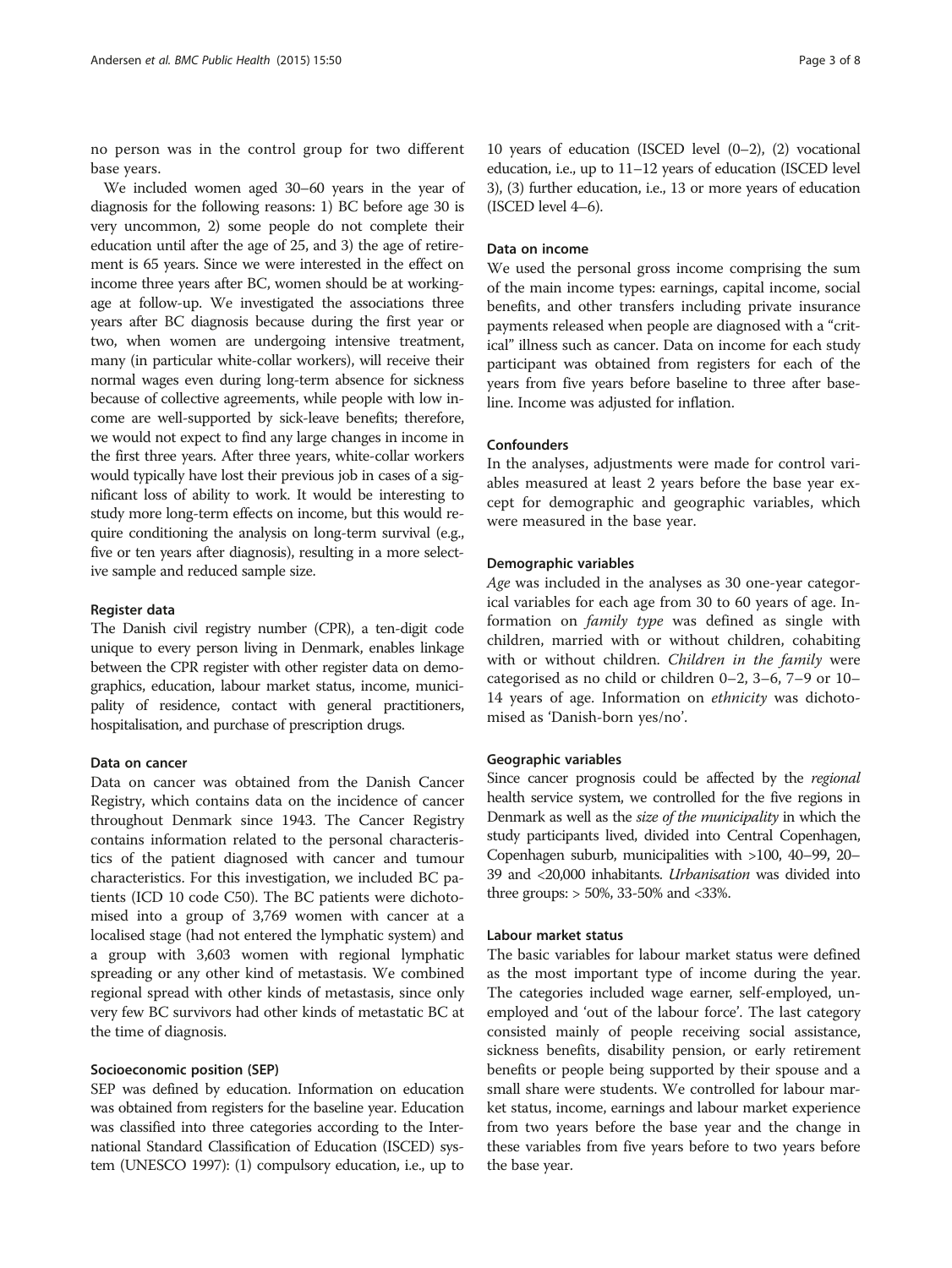#### Health indicators

We included contacts with the healthcare system 2–5 years prior to baseline. From the hospital discharge register, we obtained information on hospitalisation for both inpatients and outpatients. Numbers of contacts with the GP were collected through the health insurance register; and, from the prescription register, we included purchases of the main relevant types of prescription drugs related to medical conditions such as hypertension, heart disease, mental disorders, Parkinson's disease, osteoporosis, asthma, bronchitis, thyroid disorders, epilepsy, and headache.

#### Endpoint: income three years after diagnosis

To investigate whether income was affected by the cancer diagnosis, we use as endpoint income three years after diagnosis (base year), and we control in the analysis for the variables discussed above, including income two and five years before diagnosis and interaction terms between lagged income and levels of education.

## Statistical methods

We modelled the conditional expectation of income  $(y)$ in time  $t + 3$ , i.e., 3 years after the base year/diagnosis, given a set of explanatory variables  $(x)$ , including variables for breast cancer and control variables. A generalised linear model (glm) with log link and Poisson distribution was used to account for the highly-skewed distribution of Income  $(y)$ . The conditional expectation was modelled as

$$
E(y|x) = exp(x\beta)
$$

in which  $β$  is a vector of parameters. The model assumes that the variance of  $y$  given  $x$  is equal to the conditional mean. Therefore, it was necessary to estimate a covariance matrix for the estimator, which is robust to the presence of unknown forms of heteroskedasticity. We used the White sandwich estimator. The advantage of this model was that we could easily compute effects in percentages on the dependent variable of changes in covariates. As we were interested in estimating the joint effect of education and cancer stage, we included interaction terms between education levels and cancer stage in the model. The relative change in the average value y related to a change of covariate  $x_k$  is equal to exp  $(\beta_k)$ -1. For small values of  $\beta_k$ , we have  $\exp(\beta_k) - 1 \approx \beta_k$ and, in this case, changes in percentages were read directly from the coefficients of the model.

We estimated four models to investigate the association between cancer and gross income in year  $t + 3$  (three years after diagnosis/base year). The first model was adjusted for age, year of diagnosis, children at ≥30 years of age, family structure, number of children, education, geographical variables, income in year t-2 (two years before the base year) and its interaction with education, and the change in income from year t-5 to year t-2. In this model, the stage of the disease was not taken into account, i.e., the *stage* vector was replaced by a single dummy variable to indicate BC diagnosis (yes or no). In the second model, we further adjusted for the stage of the disease as well as all the interactions between stage and education. The third model was further adjusted for co-morbidity measured by previous hospitalisation, consumption of prescription drugs and GP contacts, labour market status at time t-2, and changes in labour market status from t-5 to t-2. Lastly, the fourth model also adjusted for labour market attachment at time  $t + 3$  (i.e., in the year of follow up). The goodness-of-fit of the models was measured by the RMSE.

#### Ethics statement

The study was approved by the Danish Data Protection Agency. The register data were analyzed at Statistics Denmark. At Statistics Denmark the original CPRnumbers are replaced by other personal identification numbers in order to make the persons in the dataset anonymous to the researchers. Consequently, ethical approvals are not necessary.

#### Results

Table [1](#page-4-0) shows important baseline data for the study population grouped by cancer status: localised cancer, metastatic cancer, and control group. Results for the last two groups are age-standardised to the population with localised cancer. Without standardisation, women in the control group are on average about 6 years younger than women in the two cancer groups, which have very similar age distributions. Income in t-2 is about DKK 9000 (approx. \$1500) higher among those, who get cancer two years later, and their level of education is also a little higher (37% have higher education compared to 33% for the control group), whereas the risk of being out of the labour force is very similar across groups. While income increases by about DKK 5000 on average from  $t-2$  to  $t+3$  for the control group, it decreases by about DKK 1000 and 4000 for the two cancer groups. Thus, compared to the control group, the average income loss for the groups with localised and metastatic cancer is about DKK 6000 and 9000, corresponding to about 2.5% and 3.7% of pre-cancer income. After age-adjustment, there are no important differences between the three groups in terms of marital status at baseline. However, the proportion of women having no child at age 30 is 3–4 percentage points higher in the two cancer groups. Health 2–5 years before diagnosis seems to be worse for the cancer groups, especially the group with localised cancer, and especially with respect to use of drugs for mental health and yearly GP contacts. Differences in the proportion of women who used prescription drugs for somatic diseases and the proportion hospitalised for any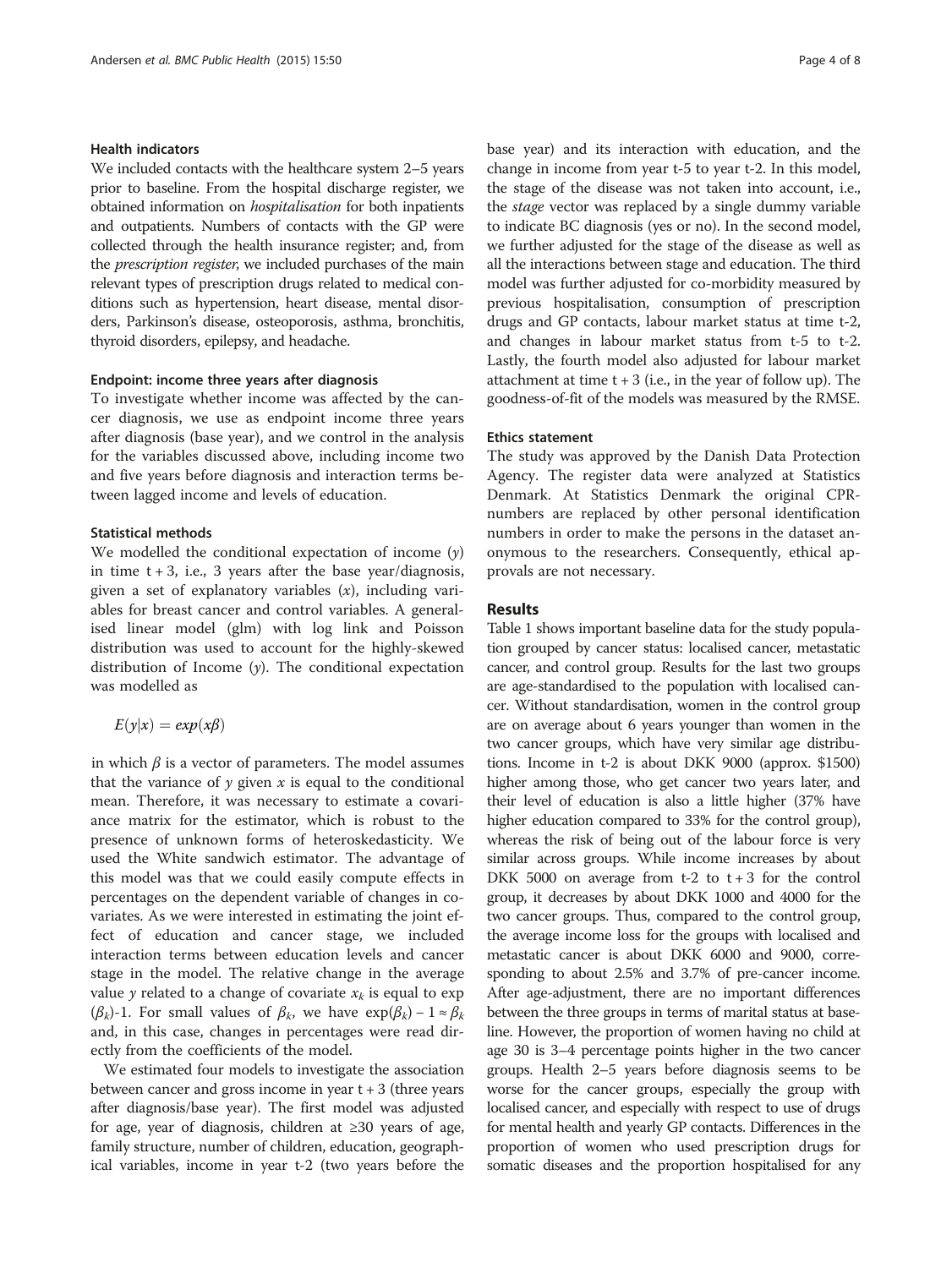|                                                               | <b>Cancer survivors</b> |                   | Cancer-free    |  |
|---------------------------------------------------------------|-------------------------|-------------------|----------------|--|
|                                                               | Localized               | <b>Metastatic</b> | Control group  |  |
| $\mathbb N$                                                   | 3769                    | 3603              | 213,276        |  |
| Age, years, mean                                              | 50.47                   | 50.47             | 50.47          |  |
| Danish, percent                                               | 95                      | 95                | 95             |  |
| Civil status                                                  |                         |                   |                |  |
| Married, percent                                              | 70                      | 70                | 69             |  |
| Single, percent                                               | 23                      | 21                | 22             |  |
| Cohabiting, percent                                           | 7                       | 8                 | 9              |  |
| Children                                                      |                         |                   |                |  |
| Proportion with no children at age 30, percent                | 27                      | 28                | 24             |  |
| Education                                                     |                         |                   |                |  |
| Compulsory education, percent                                 | 26                      | 27                | 29             |  |
| Vocational education, percent                                 | 37                      | 36                | 37             |  |
| Further education, percent                                    | 37                      | 37                | 33             |  |
| Income(gross income)                                          |                         |                   |                |  |
| Change in income t-2 to $t + 3$ , 1000 DKK, mean              | $-1.19$                 | $-3.87$           | 5.36           |  |
| Income t-2, 100,000 DKK, mean                                 | 2.41                    | 2.39              | 2.31           |  |
| Out of labour force t-2, percent                              | 6                       | 7                 | $\overline{7}$ |  |
| Health indicators                                             |                         |                   |                |  |
| Hospitalization 2-5 years before baseline, percent            | 47                      | 46                | 45             |  |
| Drugs for somatic diseases 2-5 years before baseline, percent | 69                      | 67                | 66             |  |
| Drugs for mental health 2-5 years before baseline, percent    | 23                      | 21                | 18             |  |
| GP contacts 2-5 years before baseline, number, mean           | 6.42                    | 6.21              | 6.04           |  |

#### <span id="page-4-0"></span>Table 1 Characteristics of the 7372 Danish breast cancer women (by cancer stage) and the 213,276 controls

Note: All figures for metastatic cancer survivors and the cancer-free control group are age standardized to the population with localized cancer.

diagnosis except obstetrics (in the period from t-5 to t-2) were smaller. The significantly younger mean age in the control group requires all analyses to be age-adjusted in order to make the three groups comparable.

Table [2](#page-5-0) shows the estimated effects of key explanatory variables on individual gross income three years after incident BC. As shown in model 1 (with adjustment for demographics, education and lagged income), BC patients generally lost about 2.7% in income compared to the healthy population. The interaction terms between the cancer dummy ('cancer yes/no') and vocational and further education, respectively, are very small and not statistically significant. No statistically significant educational gradient was observed.

In model 2, the cancer dummy was replaced by the BC stages 'localised' and 'metastatic'. For the group with only compulsory education, the consequence of metastatic cancer was an income loss of 4.0% (95% CI-0.060; −0.020); the income loss associated with localised cancer was less than half of this and insignificant: 0.015 (−0.036; 0.006). The point estimates of the interaction terms between BC stage and education indicated that the income loss of metastatic BC was a 0.5-0.7 percentage point smaller for

those with a vocational or further education (compared to compulsory education) – that is, the income loss was 3.5% for women with a further education (−0.040 + 0.005) and 3.3% for those with vocational education. For localised cancer, the point estimates indicated an income loss of 2.5% for vocational education and 2.2% for further education. However, these differences between education groups were small, and none of interaction terms between cancer stage and education were statistically significant.

Model 3 additionally adjusted for baseline labour market attachment and health (in t-5 to t-2). The estimated income consequences of cancer were almost identical to those of model 2. As expected, the inclusion of controls for lagged labour market attachments implied smaller coefficients of the "main effects" of education and lagged income.

Model 4 was further adjusted for being out of the labour force at follow-up, i.e., in year  $t + 3$ . In this case, the effect of BC diagnosis was insignificant. The interaction terms between further education and localised and metastatic cancer were significant and negative. However, the point estimates for the cancer effects for this education group was only about −1.5 percent and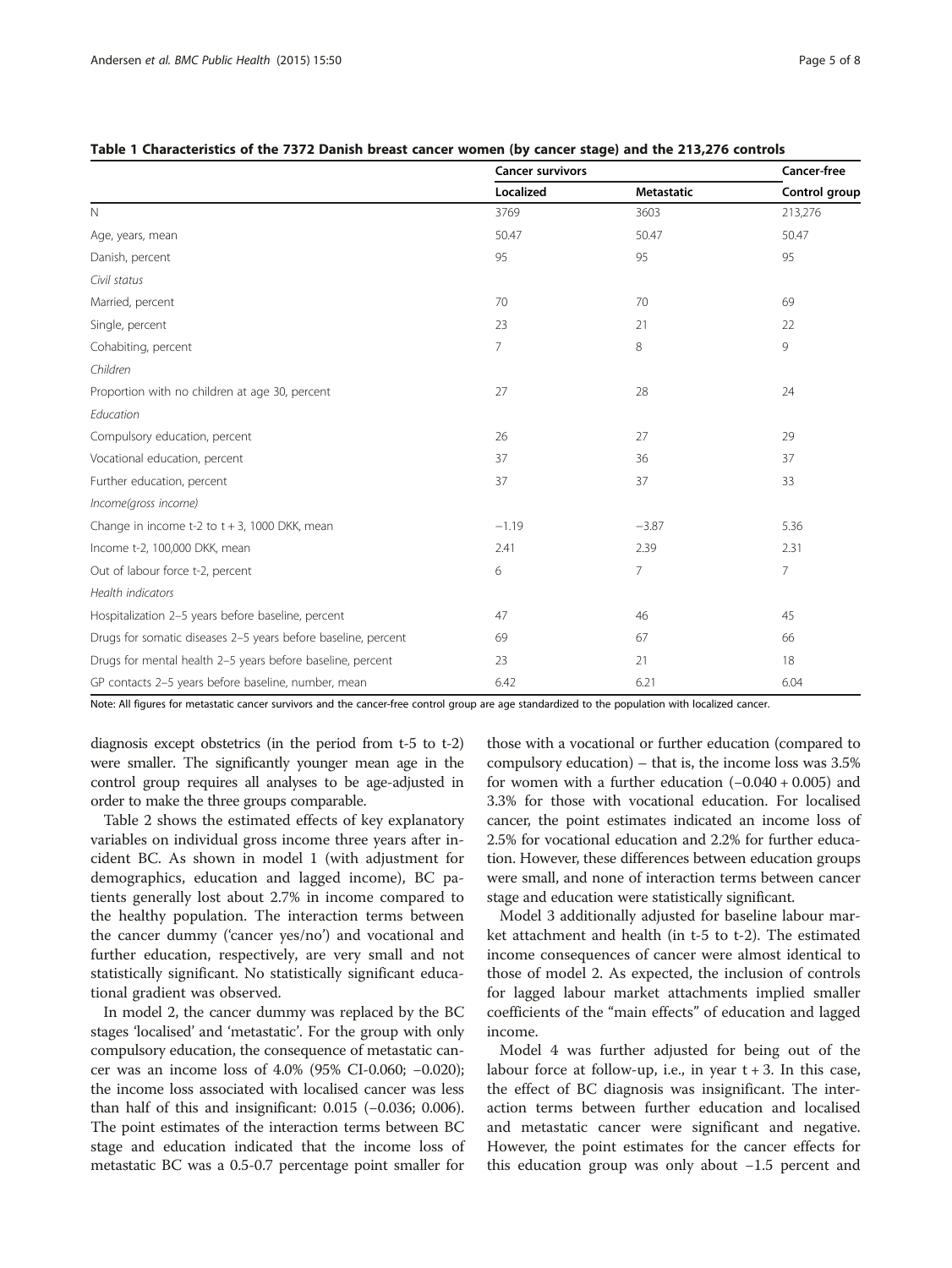|                               | Model 1  |                    | Model 2  |                    | Model 3  |                   | Model 4  |                   |
|-------------------------------|----------|--------------------|----------|--------------------|----------|-------------------|----------|-------------------|
|                               | β        | 95% CI             | β        | 95% CI             | β        | 95% CI            | β        | 95% CI            |
| Cancer vs healthy             | $-0.027$ | $[-0.041,-0.012]$  |          |                    |          |                   |          |                   |
| Localized vs healthy          |          |                    | $-0.015$ | $[-0.036, 0.006]$  | $-0.017$ | $[-0.038, 0.003]$ | 0.015    | $[-0.004, 0.034]$ |
| Metastatic vs healthy         |          |                    | $-0.040$ | $[-0.060,-0.020]$  | $-0.041$ | $[-0.060,-0.023]$ | 0.010    | $[-0.007, 0.027]$ |
| Vocational vs Compulsory edu. | 0.164    | [0.151, 0.178]     | 0.164    | [0.151, 0.178]     | 0.102    | [0.089, 0.114]    | 0.048    | [0.036, 0.060]    |
| Further vs Compulsory edu.    | 0.368    | [0.356, 0.381]     | 0.368    | [0.356, 0.381]     | 0.282    | [0.269, 0.295]    | 0.202    | [0.191, 0.214]    |
| Vocational education *Cancer  | $-0.001$ | $[-0.020, 0.017]$  |          |                    |          |                   |          |                   |
| Further education *Cancer     | $-0.002$ | $[-0.020, 0.016]$  |          |                    |          |                   |          |                   |
| Vocational edu. *Localized    |          |                    | $-0.010$ | $[-0.035, 0.016]$  | 0.001    | $[-0.024, 0.026]$ | $-0.013$ | $[-0.036, 0.010]$ |
| Vocational edu. *Metastatic   |          |                    | 0.007    | $[-0.018, 0.033]$  | 0.013    | $[-0.011, 0.038]$ | $-0.006$ | $[-0.029, 0.016]$ |
| Further education *Localized  |          |                    | $-0.007$ | $[-0.033, 0.018]$  | $-0.008$ | $[-0.032, 0.016]$ | $-0.030$ | $[-0.052,-0.007]$ |
| Further education *Metastatic |          |                    | 0.005    | $[-0.020, 0.029]$  | 0.007    | $[-0.017, 0.030]$ | $-0.024$ | $[-0.045,-0.002]$ |
| Income t-2                    | 0.334    | [0.329, 0.340]     | 0.334    | [0.329, 0.340]     | 0.275    | [0.270, 0.280]    | 0.248    | [0.243, 0.253]    |
| Vocational edu. *income t-2   | $-0.043$ | $[-0.049,-0.037]$  | $-0.043$ | $[-0.049,-0.037]$  | $-0.027$ | $[-0.033,-0.022]$ | $-0.010$ | $[-0.015,-0.005]$ |
| Further education *income t-2 | $-0.092$ | $[-0.097, -0.086]$ | $-0.092$ | $[-0.097, -0.086]$ | $-0.072$ | $[-0.077,-0.066]$ | $-0.047$ | $[-0.052,-0.042]$ |
| Out of labour force $t + 3$   |          |                    |          |                    |          |                   | $-0.503$ | $[-0.509,-0.497]$ |
| $\mathbb N$                   | 220648   |                    | 220648   |                    | 220648   |                   | 220648   |                   |
| <b>RMSE</b>                   | 89.31    |                    | 89.31    |                    | 76.13    |                   | 71.10    |                   |

<span id="page-5-0"></span>Table 2 The effect of breast cancer and key control variables on individual gross income three years after the base year  $(t + 3)$ 

Model 1: adjusted for age, children at age 30, family structure, number of children, year, income in year t-2 and t-5, education, education \*lagged income, cancer and education \*cancer.

Model 2: in addition adjusted for cancer stage and education\*cancer stage.

Model 3: in addition adjusted for previous hospitalization, drugs, geography and labour market attachment time t-2 and t-5.

Model 4: in addition adjusted for labour market attachment time  $t + 3$ .

insignificant for metastatic cancer and marginally significant for localised cancer. Thus, the small income loss due to cancer (of up to 4.1 percent) according to model 3 appears to be largely explained by an increased risk of leaving the labour force.

Table [3](#page-6-0) summarises the estimated effects of BC on income by cancer stage and education based on the coefficients from model 3 in Table 2. Income losses as a consequence of BC were small, but statistically significant (with the exception of the localised cancer group with only compulsory education). Point estimates indicate that effects are a little larger for metastatic than for localised BC, but the differences were not significant. As discussed above, we observed no significant educational gradient in income effects either for localised or for metastatic cancer, and the point estimates did not indicate a clear pattern. The largest relative income effect was for women with metastatic BC with only compulsory education, for which the estimated income loss was 4.1 percent (95% CI −5.9; −2.3).

## Discussion

This large longitudinal register-based study revealed that, BC has only a minor impact on income three years after diagnosis. The largest effect was observed for metastatic cancer, but differences between effects of localised and metastatic cancer were not statistically significant. We did not observe a statistically significant educational gradient in the effect of BC on income, either for localised or metastatic cancer.

To our knowledge, this is the first study to investigate the association between stage at BC diagnosis and income. Previous studies of BC and income after diagnosis did not include measures of the severity of disease. Whereas a Norwegian study found overall negative income effects for all cancers, a Swedish and Danish study found no effect of BC on income [\[12-14\]](#page-7-0). The contrasting results may be due to differences in the specification of the analyses or, for the rather homogenous Nordic countries, differences in the welfare societies. The Norwegian results could be due to the inclusion of all types of cancer and cancer diagnosed over a long period of time, 1992–2000, with results potentially affected by improvements in treatment during this period [\[12\]](#page-7-0). The insignificant estimates for Sweden might be explained by the social insurance system, which guaranteed sickness compensation for a much longer period than in Denmark and Norway at the time of the study [[13\]](#page-7-0).

In this study, we expected that cancer stage would be important for the effect of BC on income and for the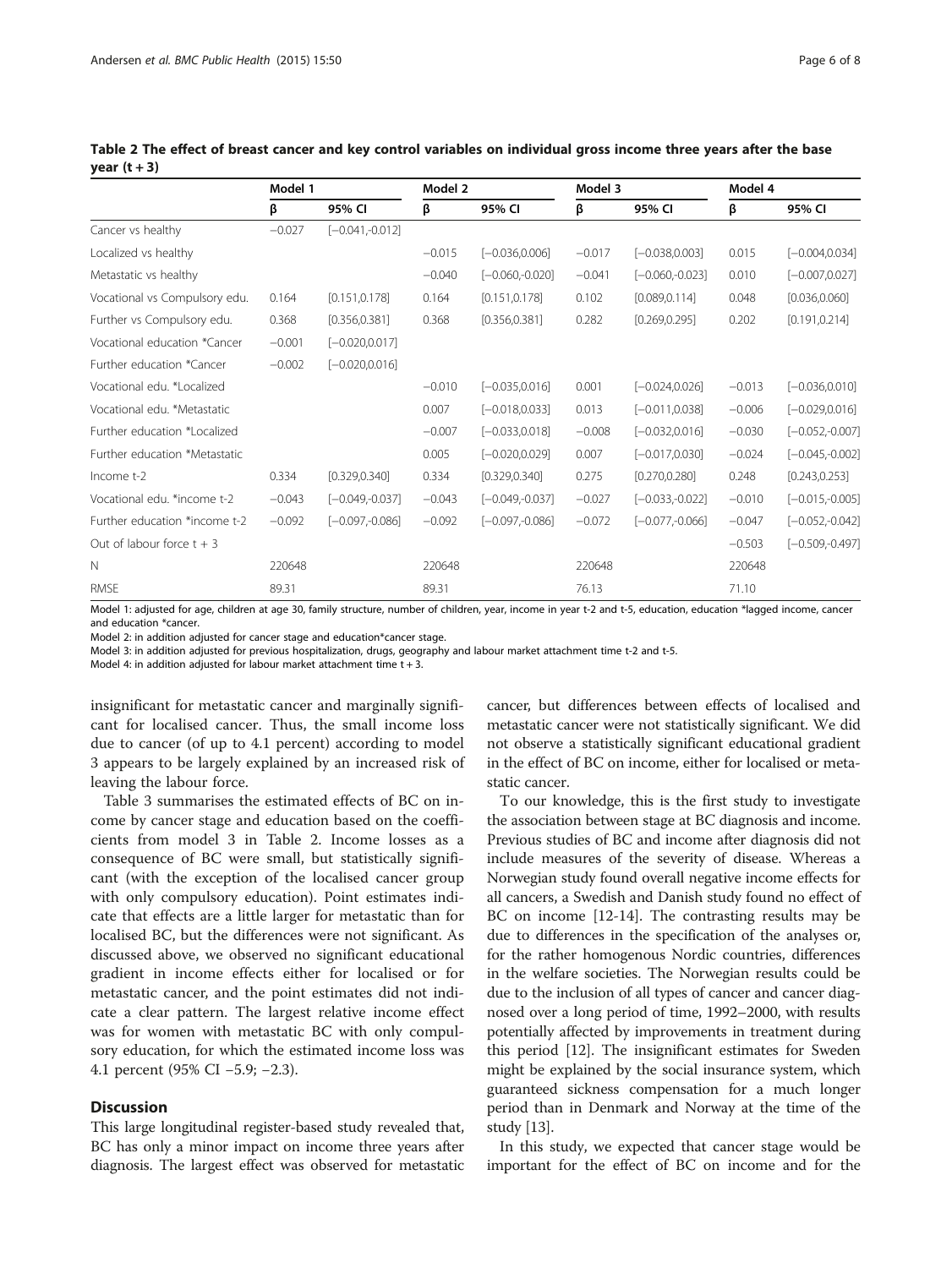|                       | Compulsory education | <b>Vocational education</b> | <b>Further education</b> |
|-----------------------|----------------------|-----------------------------|--------------------------|
| Localized vs healthy  | $-1.7$               | $-1.6$                      | $-2.5$                   |
|                       | $[-3.7, 0.3]$        | $[-3.0,-0.2]$               | $[-3.8,-1.2]$            |
| Metastatic vs healthy | $-4.1$               | $-2.8$                      | $-3.4$                   |
|                       | $[-5.9 - 2.3]$       | $[-4.3 - 1.3]$              | $[-4.8,-2.0]$            |

<span id="page-6-0"></span>Table 3 The percentage effect of stage of cancer on individual gross income (in year t + 3) by education, and 95% confidence intervals

Note: these changes are computed as the changes in percent in income for a given education level and are based on the coefficients of model 3 of Table [2.](#page-5-0) For example, compared to a woman without cancer and with vocational education the change of the average value of income for a woman with a localized cancer and the same education level is equal to exp(-0.017 + 0.001)-1 = -0.016. The 95% confidence intervals are computed using the delta method.

educational gradient in this effect. It is often hypothesised that the inverse social gradient in survival after BC is due to earlier diagnosis among more affluent women. However, the results in Table [1](#page-4-0) do not point towards any educational differences between localised and metastatic BC among ≥3-year survivors.

The income loss due to cancer seems to be explained by a negative effect of cancer on employment. Table [2](#page-5-0), models 3 and 4, show that, when controlling for labour market attachment at three years after diagnosis, the difference in income between women with metastatic BC and healthy women (for the low-educated group) changes from −4.1% to 1.0%. These results are consistent with another study from the same population showing significant effects of cancer stage on leaving the labour force three years after diagnosis [Thielen K, Kolodziejczyk C, Andersen I, Heinesen E, Diderichsen F: Cancer stage and socioeconomic differences in consequences of cancer on labour market participation. 2014 submitted].

It seems surprising that we only found a small effect of cancer stage on income, as other studies based on the same population reported significant negative effects on employment [Thielen K, Kolodziejczyk C, Andersen I, Heinesen E, Diderichsen F: Cancer stage and socioeconomic differences in consequences of cancer on labour market participation. 2014 submitted]. One explanation could be the Danish welfare system with relatively generous social benefits – in this case, primarily disability pension and extended sickness benefits, which provide high coverage, especially for low-income workers. The basic social benefits are 90% of minimum wage with a general upper threshold negotiated between organisations representing employers and employees. Another reason is that persons with substantial loss of working ability will receive insurance pay-outs from labour market pension schemes or private pension or insurance schemes. These schemes typically provide a percentage of previous earnings and will often provide higher coverage for high-income workers. This explains why highly-educated females maintain their income level after cancer.

Even though BC survivors only have to struggle with the economic consequences of the disease to a minor degree, a number of them still have reduced quality of life related

to side-effects of cancer treatment, such as oedema, general fatigue, anxiety, and depression, which may result in some leaving the labour market several years after diagnosis [\[15,16\]](#page-7-0).

#### **Strengths**

The strengths of the study include the large sample size, longitudinal and population-based design, and the use of unique Danish registers containing yearly updated information on, e.g., income and labour market status. For this study, we used individual gross income. It may be discussed whether income before or after tax is most relevant. We ran the same analyses using personal income after tax instead of gross income. Since the results were similar and gross income is more comparable across educational groups, we present the results for gross income. We controlled for income and labour market status 2–5 years before diagnosis and, additionally, for co-morbidities based on hospitalisation, drug use and GP contacts 2–5 years before diagnosis, thus reducing the risk of residual confounding. As opposed to a number of studies that categorised all types of cancer together, we focused on BC and, therefore, obtained a clear picture of the impact of BC diagnosis on income in BC survivors.

#### Limitations

One of the limitations of our study was that the control group was not comparable to the cases with respect to age. However, since the control group was very large and we were able to control very precisely for age differences, this is not an important limitation for our results. Another limitation is that we did not have data for whether jobs before the base year were physically demanding. Such jobs may be difficult to return to after BC. There might, therefore, be different effects of BC on income for women with different types of jobs (which are not fully controlled for by education). Another limitation is generalizability to populations outside Denmark. Women in Denmark are better supported during sick leave or entitled to disability pension compared to cancer patients in most other countries. However, even in this universal welfare society, it is a surprise that BC has such a small impact on income after three years. One explanation could be that BC has a